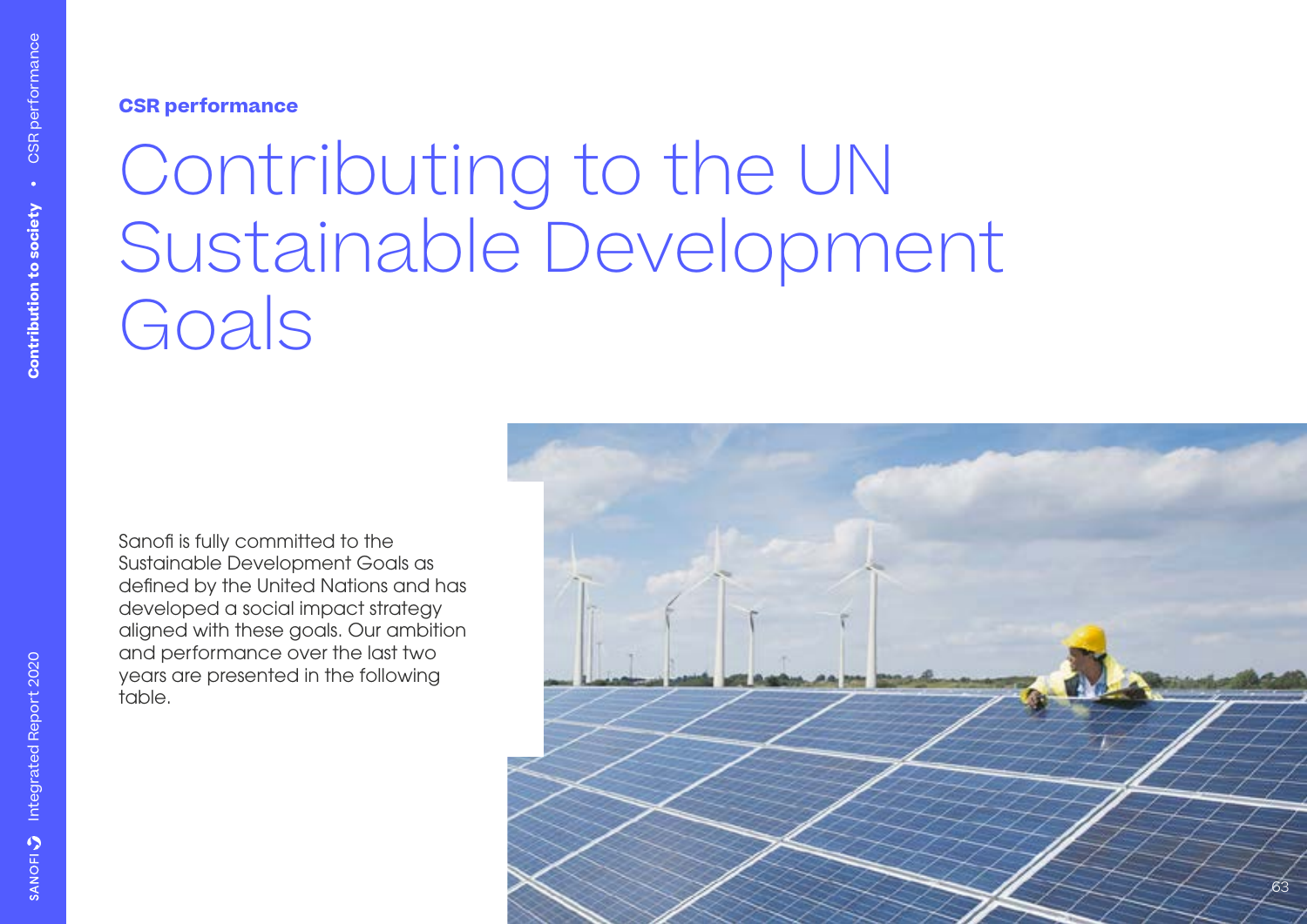### Access to healthcare for the underserved

| <b>Ambition</b>                                                                                                                                       | <b>2020 performance</b>                                                                                                                                                                                                                                                                                                               | <b>2019 performance</b>                                                                                                                                                                                                                                           | 3<br><b>GOOD HEALTH</b><br><b>AND WELL-BEING</b> |
|-------------------------------------------------------------------------------------------------------------------------------------------------------|---------------------------------------------------------------------------------------------------------------------------------------------------------------------------------------------------------------------------------------------------------------------------------------------------------------------------------------|-------------------------------------------------------------------------------------------------------------------------------------------------------------------------------------------------------------------------------------------------------------------|--------------------------------------------------|
|                                                                                                                                                       | Infectious diseases                                                                                                                                                                                                                                                                                                                   |                                                                                                                                                                                                                                                                   |                                                  |
| <b>Contribute to eliminating sleeping</b><br>sickness by 2020.                                                                                        | Our first objective to contribute to eliminating<br>sleeping sickness by 2020 is on track. Awaiting<br>confirmation from the World Health Organiza-<br>tion (WHO) that this disease has been elimi-<br>nated.                                                                                                                         | First orders of fexinidazole arrived in Democra-<br>tic Republic of the Congo for the implementa-<br>tion of treatment campaigns (Dec 2019).                                                                                                                      |                                                  |
| Contribute to polio eradication by<br>2023.                                                                                                           | In 2020, Sanofi supplied 66 million doses of<br>Inactivated Polio Vaccine to UNICEF and GAVI<br>eligible countries making it possible to immu-<br>nize an estimated 66 million children against<br>polio, representing 87% of children born in GAVI<br>countries. <sup>1</sup>                                                        | In 2019, Sanofi supplied 83 million doses of<br>Inactivated Polio Vaccine to UNICEF and GAVI<br>eligible countries making it possible to immu-<br>nize an estimated 70 million children against<br>polio, representing 87% of children born in GAVI<br>countries. |                                                  |
|                                                                                                                                                       |                                                                                                                                                                                                                                                                                                                                       |                                                                                                                                                                                                                                                                   |                                                  |
|                                                                                                                                                       | Non-communicable diseases                                                                                                                                                                                                                                                                                                             |                                                                                                                                                                                                                                                                   |                                                  |
| Contribute to reducing the burden<br>of non-communicable diseases<br>such as childhood cancer and<br>diabetes in low- and<br>middle-income countries. | In 2020, the KiDS program was impacted by<br>school closures due to the COVID-19 epidemic.<br>It was initiated in the Philippines via virtual<br>sessions. Philippines is the tenth country to be<br>added to the program after India, Brazil, the<br>United Arab Emirates, Pakistan, Egypt, Poland,<br>Japan, Hungary and Argentina. | More than 85,000 children and approximately<br>2,700 teachers and other school staff benefited<br>from the KiDS program in 2019.                                                                                                                                  |                                                  |
|                                                                                                                                                       | Since the launch of My Child Matters,<br>80 projects in 60 countries have led to the<br>training of more than 30,000 healthcare<br>professionals and the treatment of more than<br>100,000 children.                                                                                                                                  | Since the launch of My Child<br>Matters, 75 projects in 48 countries have led to<br>the training of more than 25,000 healthcare<br>professionals and the treatment of more than<br>85,000 children.                                                               |                                                  |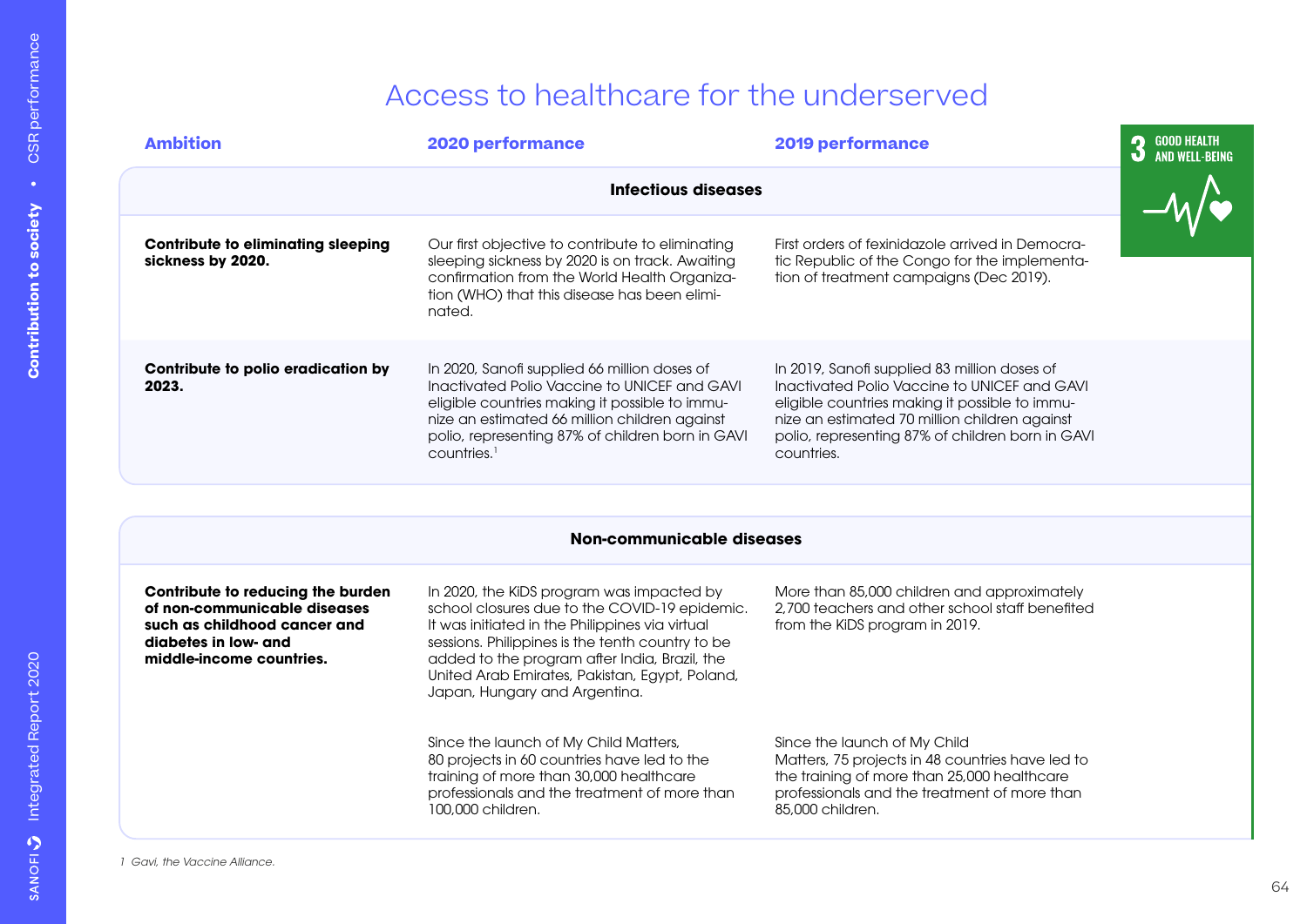## Human capital

| <b>Ambition</b>                                                                      | 2020 performance                                     | 2019 performance                                     | <b>GENDER</b><br><b>EQUALITY</b> |
|--------------------------------------------------------------------------------------|------------------------------------------------------|------------------------------------------------------|----------------------------------|
|                                                                                      | <b>Gender balance</b>                                |                                                      |                                  |
| Achieve a balanced representation<br>of men and women Senior Leaders<br>by 2025.     | 38.8% of Sanofi's 2,000 Senior Leaders are<br>women. | 38.8% of Sanofi's 2,000 Senior Leaders are<br>women. |                                  |
| Achieve a representation of 40% of<br>women in the Executives<br>population by 2025. | 31.3% of Sanofi's 500 Executives are women.          | 29.9% of Sanofi's 500 Executives are women.          |                                  |

### Responsible citizen

| <b>Ambition</b>                                                                         | 2020 performance   | <b>2019 performance</b> | DECENT WORK AND<br>ECONOM <b>i</b> C GROWTH |
|-----------------------------------------------------------------------------------------|--------------------|-------------------------|---------------------------------------------|
|                                                                                         | <b>Decent work</b> |                         |                                             |
| Reduce the total accident frequency rate-all<br>employees-to less than 2 by 2020.       | - 7                | 2.1                     |                                             |
| Reduce the lost-time accident frequency rate-all<br>employees-to less than 1.4 by 2020. | 1.1                | 1.5                     |                                             |
|                                                                                         |                    |                         |                                             |

| <b>Ambition</b>                                                               | <b>2020 performance</b> | <b>2019 performance</b> | <b>QUALITY</b><br><b>EDUCATION</b> |
|-------------------------------------------------------------------------------|-------------------------|-------------------------|------------------------------------|
|                                                                               | <b>Communities</b>      |                         |                                    |
| In France, recruit 10% of apprentices from priority<br>neighborhoods by 2023. | 5.3%                    | 6.4%                    |                                    |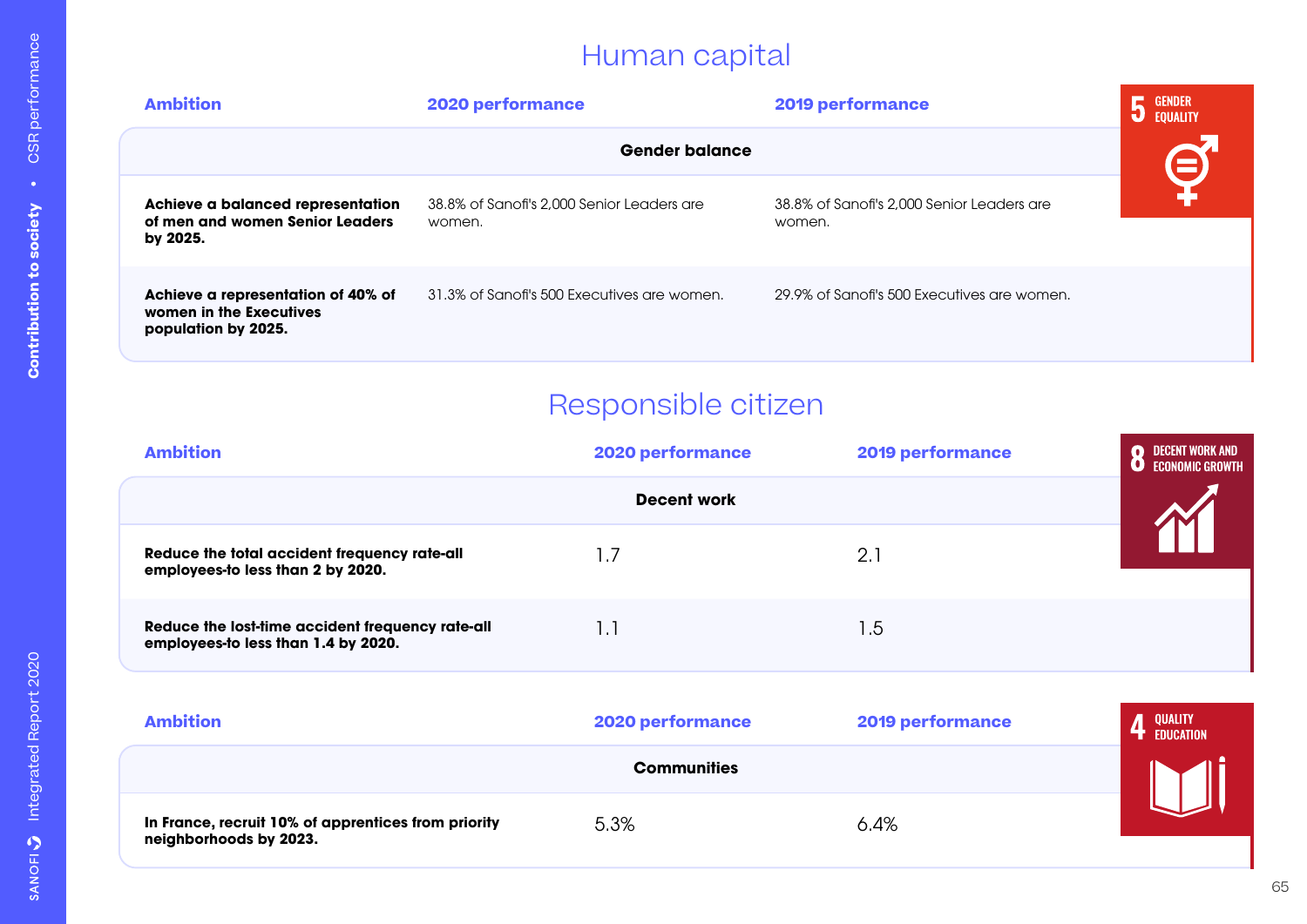# Healthy planet

| <b>Ambition</b>                                                                        | 2020 performance                                       | 2019 performance | <b>CLIMATE</b><br><b>ACTION</b> |
|----------------------------------------------------------------------------------------|--------------------------------------------------------|------------------|---------------------------------|
|                                                                                        | <b>Climate change-carbon footprint (CO2 emissions)</b> |                  |                                 |
| Reduce greenhouse gas emissions (CO2 equivalent)<br>by 50% by 2025 (relative to 2015). | $-27%$                                                 | $-12%$           |                                 |
| Achieve carbon neutrality in 2050 for emissions caused<br>by our operations.           |                                                        |                  |                                 |

| <b>Ambition</b>                                                                    | 2020 performance                                                          | 2019 performance                                                                   | <b>CLEAN WATER</b><br>n<br><b>AND SANITATION</b> |
|------------------------------------------------------------------------------------|---------------------------------------------------------------------------|------------------------------------------------------------------------------------|--------------------------------------------------|
|                                                                                    | Water                                                                     |                                                                                    |                                                  |
| Reduce water consumption by 10% by 2020 (relative to<br>2015).                     | $-22%$                                                                    | $-19%$                                                                             |                                                  |
| Management plan at all sites by 2025 (priority to those in<br>water stress zones). | Worldwide campaign ongoing.<br>See 2020 URD for further informa-<br>tion. | 4 priority sites identified in water<br>stress zones.<br>13 sites under vigilance. |                                                  |